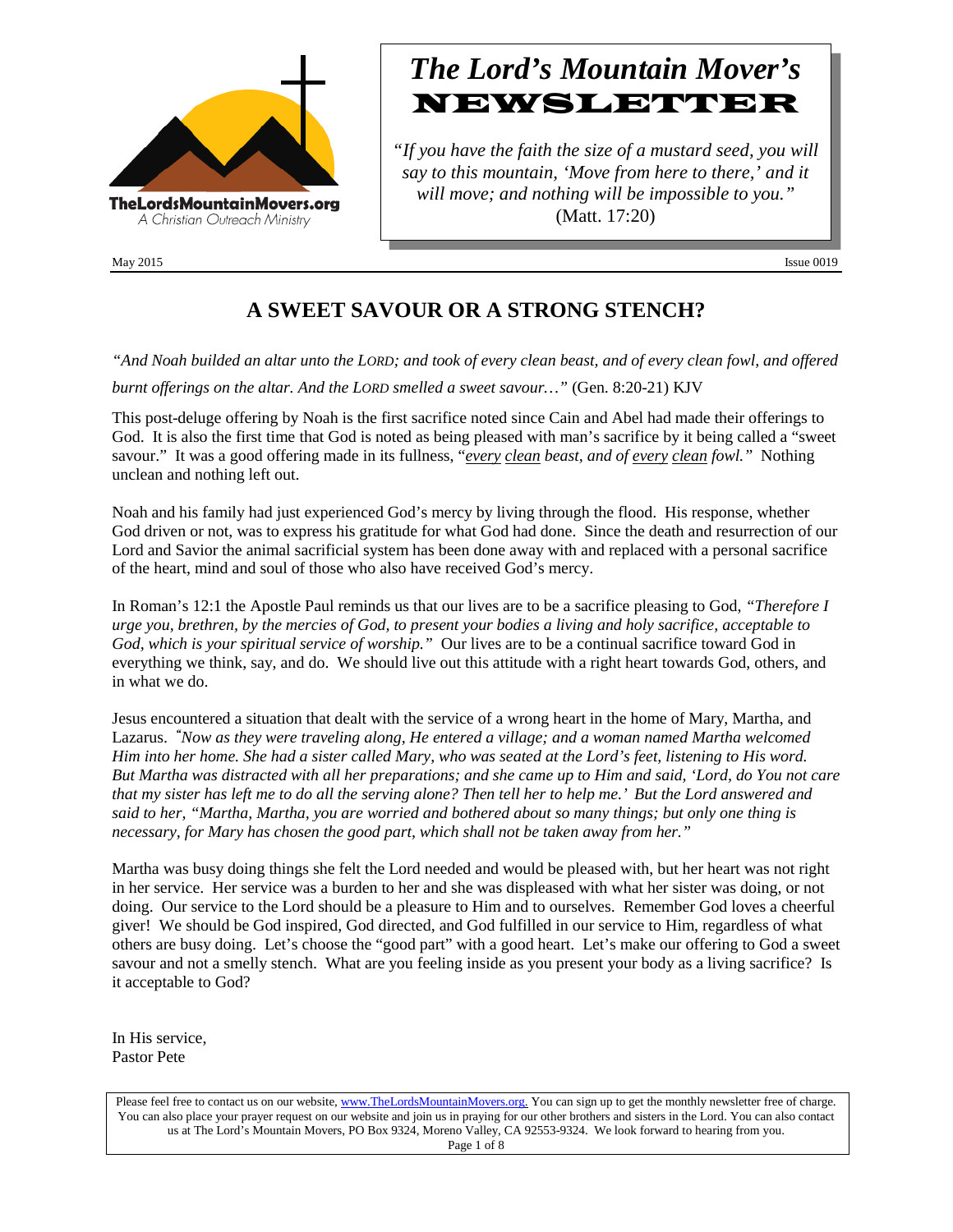

# THE WORD IN MOTION message

Lesson one dealt with the issue of forgiveness; lesson two dealt with the promise of life after death for those who know who Jesus is and that they are in need of a Savior; lesson three was about good works. This month we will move on to the fourth lesson that Jesus taught while hanging on the cross. That lesson is the intimate and personal consequences of our sin.

**Lesson Four** (Matthew 27:46)

*" About the ninth hour Jesus cried out with a loud voice, saying, 'ELI, ELI, LAMA SABACHTHANI?'" that is, 'MY GOD, MY GOD, WHY HAVE YOU FORSAKEN ME?'*

Jesus had been on the cross for about three hours when darkness came over all the land. It was about noon and the darkness would last for about three hours. It was at the end of the darkness, around the ninth hour, that Jesus cried out, *"Eli, Eli, lama sabachthani? My God, My God, why have You forsaken Me?"*

What was Jesus feeling that made Him cry out like this? I believe He was experiencing something that He had never encountered before. I believe that it was at this point where the sin of the world was laid upon Him. For the first time in His life He was experiencing the loss of fellowship with His Father, our Father. Sin had the same effect on Him in that moment that it has had, and continues to have, on all of mankind. It severs our fellowship with God. Isaiah 59:2 says, *"But your iniquities have separated you from your God; and your sins have hidden His face from you, so that He will not hear."*

King David also knew the effects of sin on his relationship with God. He knew that his sin was against God and that consequences were devastating. He felt it so deeply that he cried out to God and said, *"Do not cast me away from Your presence, and do not take Your Holy Spirit from me."* (Psalm 51:11)

The longer and more intimately we know someone, the greater the despair or emptiness is when they are gone. Think of the person you miss the most in your life. Remember how much that person was a part of your life, all the things you shared, the time you spent together. The instant they were gone you felt the loss, there was a great void in your life. Despair replaced joy. You felt like the whole world came crashing down on you, like your very breath was gone. There was a cloud over your head, a darkness that you could not explain or understand. You tried to reach out, but they were gone. The question of how or why did not matter at that moment, all you knew was that they were gone!

Please feel free to contact us on our website, ww[w.TheLordsMountainMovers.o](http://www.thelordsmountainmovers.org/)rg. You can sign up to get the monthly newsletter free of charge. You can also place your prayer request on our website and join us in praying for our other brothers and sisters in the Lord. You can also contact us at The Lord's Mountain Movers, PO Box 9324, Moreno Valley, CA 92553-9324. We look forward to hearing from you. Page 2 of 8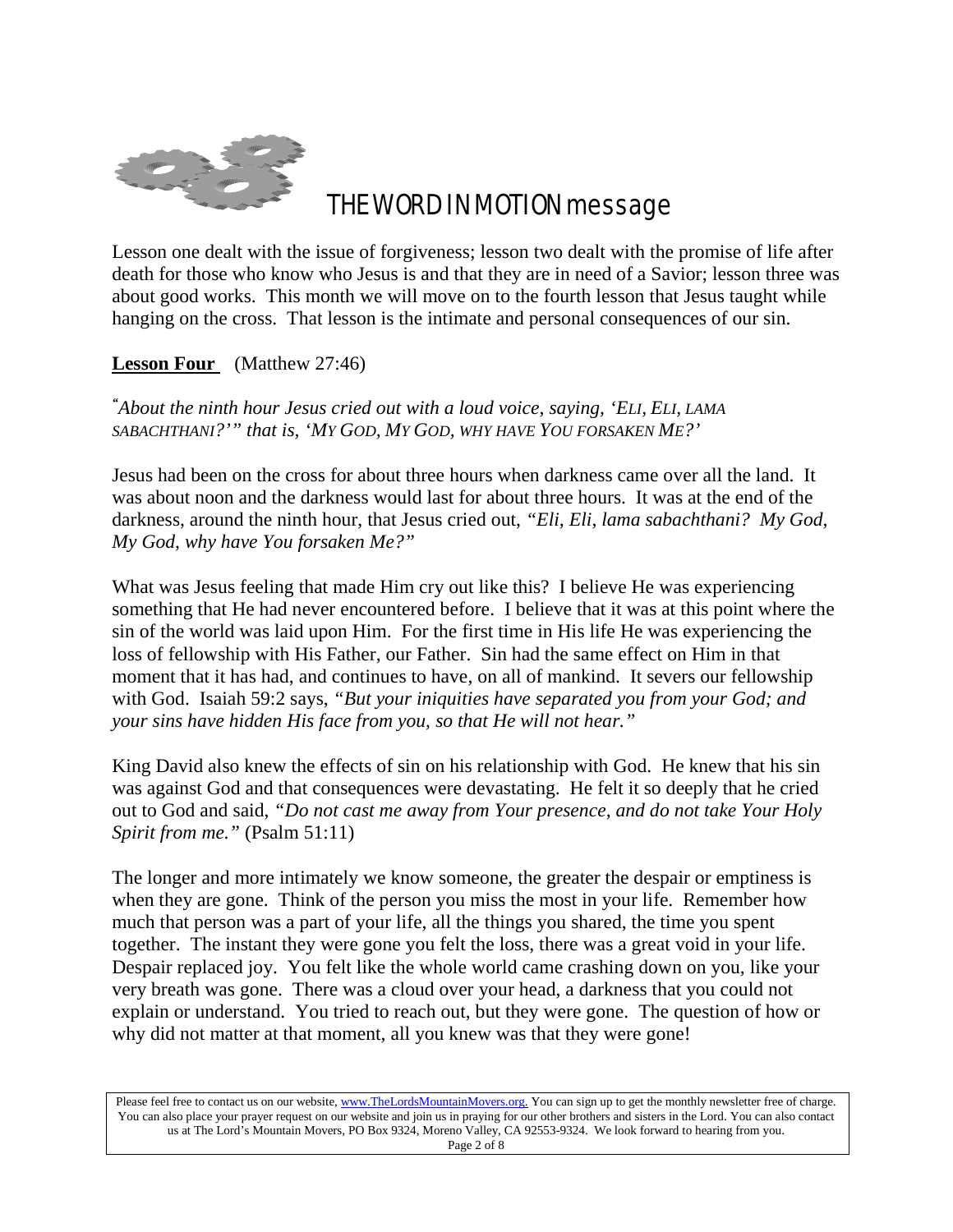As time passed by, the pain decreased. You learned to live without them. No one ever filled that place in your heart that was left by that person. You learned to live with the loss, you went on with your life. The memories of that relationship eventually faded, you accepted the loss.

Jesus said He came to save the lost. Has the sinfulness in your life created the sense of being lost? Have you ever developed an intimate relationship with God to where you actually experience a separation in fellowship with Him when you sin, or even contemplate sinning? Or are you like the one lamb who wandered away from the ninety-nine? Standing all alone, so lost we don't even realize it? Did you ever notice that the lamb wasn't crying out, there was no bleating? It had wandered so far away from the shepherd that it did not even know that it was lost. The shepherd had to go and retrieve this poor lost lamb. Are you that lamb?

Has your sinfulness hardened your heart and made your relationship and fellowship with God nothing but a distant memory? Have you grown cold and callous to what was once the greatest friendship you ever had?

Let's remember that our Lord and Savior Jesus Christ suffered the loss of fellowship with the Father on our behalf so that we would never have to experience it again. I pray that we may touch the pain He felt at that moment and cry out to the Father that His face may shine upon us once again with favor and grace. I pray that we strive to not only maintain our fellowship with God but that we also desire to know Him more and more. That the very thought of sinning causes us to hear that cry, *"Eli, Eli, lama sabachthani? My God, My God, why have You forsaken Me?"*

Is Jesus' cry from the cross reminding you of the consequences of sin, is He calling you back to the fold? How are you responding?

In His service

Pastor Pete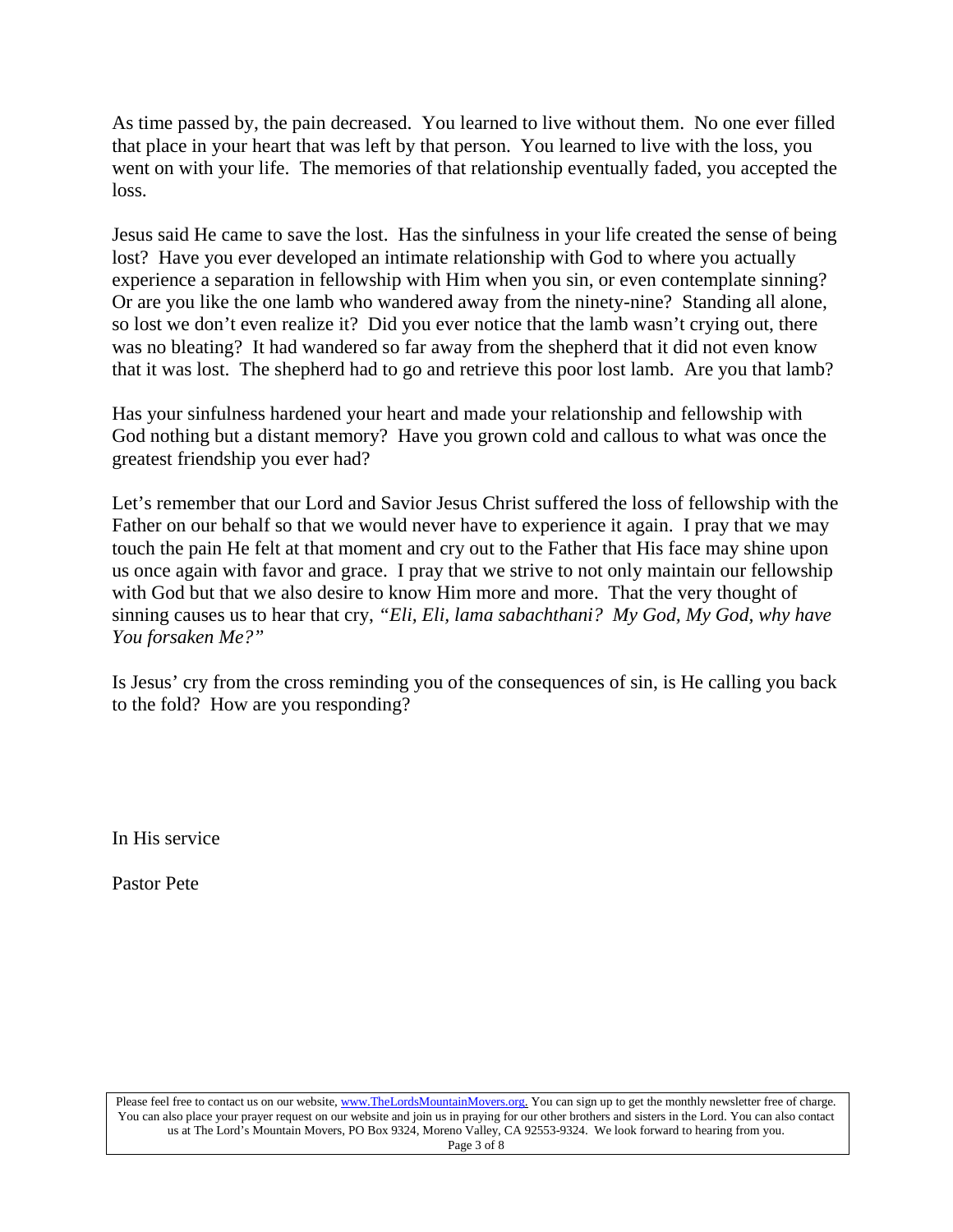## BE A BARNABAS (Acts 4:36)

#### **Bitter or Better**

Going through difficult times in our lives can affect our attitude and how we respond to others or in situations that occur. While incarcerated there is a common expression passed around within the Christian community. Jail/Prison can make you bitter or it can make you better. If you have heard this before, then maybe you need to be reminded. If you haven't heard it before, please be sure to pass it on to others, which will help you to remember it.

*"See to it that no one comes short of the grace of God; that no root of bitterness springing up causes trouble, and by it many be defiled;"* (Hebrews 12:25)

It's not just being stuck in jail or prison that can make you bitter; it's circumstances of each moment that can affect our attitude. Therefore, even as a free person, we will run into situations that need to be handled with the right attitude. Where ever we at, our attitude needs to be one of grace. How do we do this?

In Hebrews 10:19-25, the author reminds us of the gift of grace that has been given to us. We are called to draw near to God with a sincere heart, not having an evil conscience, exercising our faith; to remember our hope and the reason for it; to figure out ways to stimulate one another to love and good deeds; and finally to be encouraging.

It can be hard to keep the right attitude all the time. Situations arise, and our perception can give us programmed responses. The difference is what has been given to us, fellow believers. The grace of God that has taken away all our sin and made us clean in the eyes of our God. Remembering that God is working all things together for the good of those who love Him, shaping us and molding us into the image of Christ, our Model. That God would be glorified in everything. (Romans 8:28-30)

Having this attitude of grace should affect us in a way that is like a virus in the evil program of bitterness that defiles when shared with others. The world can be a bitter place; it's no wonder with all the sin that is around us. But we can pluck that root out one moment at a time by remembering Christ and putting on the right attitude leading us to the right kind of responses.

My prayer is that you and I would keep Christ in the forefront of our minds on a regular basis. Let's be the one who make hard times happen for the better and not for the bitter and let us also encourage others to do the same. Let's do this to glorify our God! Amen.

Be blessed in Him,

### *Brother Daniel Rodney*

Please feel free to contact us on our website, ww[w.TheLordsMountainMovers.o](http://www.thelordsmountainmovers.org/)rg. You can sign up to get the monthly newsletter free of charge. You can also place your prayer request on our website and join us in praying for our other brothers and sisters in the Lord. You can also contact us at The Lord's Mountain Movers, PO Box 9324, Moreno Valley, CA 92553-9324. We look forward to hearing from you. Page 4 of 8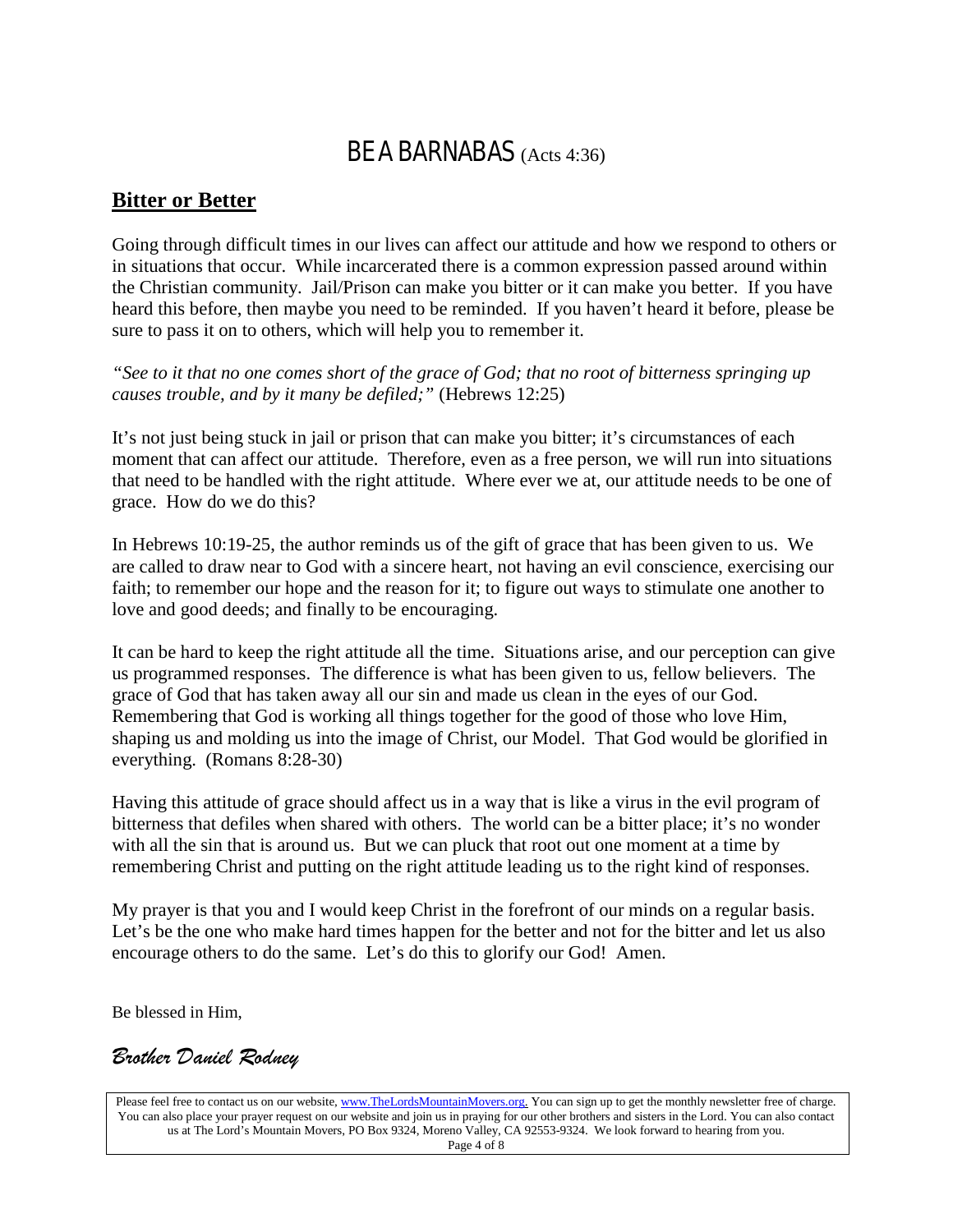

Greetings to all our brothers and sisters in Christ who receive our newsletter through the mail. Due to financial constraints we have to revise the way we do our prayer requests. Starting with this issue we will be posting and maintaining all prayers requested on the Internet so your brothers and sisters all over can continue to pray for your petitions and praise God for the ones He has already answered.

We are encouraged by the work that God has already done through so many people praying for the needs of those they do not even know. What a privilege we have to go before the throne of God with our requests and the requests of others. Let's keep praying and seeking His will for our lives and the lives of others. If you have a prayer request you would like added to next month's newsletter and/or posted on the ministry website, please fill out the form below and mail it to us. We look forward to hearing from you and standing in the gap as a prayer warrior.

#### **April & May's Prayer List**

| R. White That the Lord will open doors for suitable housing upon his being paroled.                  |
|------------------------------------------------------------------------------------------------------|
| Alice SChesapeake VA – prayer for personal issues.                                                   |
|                                                                                                      |
| Hoo!                                                                                                 |
| Helen $&$<br>Hazel CPrayer for their dialysis treatments and recovery from health issues.            |
| Kenny J. Requests prayer for steady employment.                                                      |
| Gabriel S  His mom, Rosie, his Uncle and brother who need prayer for recovery from health<br>issues. |
| StephenPrayer for change in career course.                                                           |
| Justin Praise report; finished EMT school and looking for work.                                      |
| JoshuaContinued prayer for personal issues.                                                          |

Please feel free to contact us on our website, ww[w.TheLordsMountainMovers.o](http://www.thelordsmountainmovers.org/)rg. You can sign up to get the monthly newsletter free of charge. You can also place your prayer request on our website and join us in praying for our other brothers and sisters in the Lord. You can also contact us at The Lord's Mountain Movers, PO Box 9324, Moreno Valley, CA 92553-9324. We look forward to hearing from you. Page 5 of 8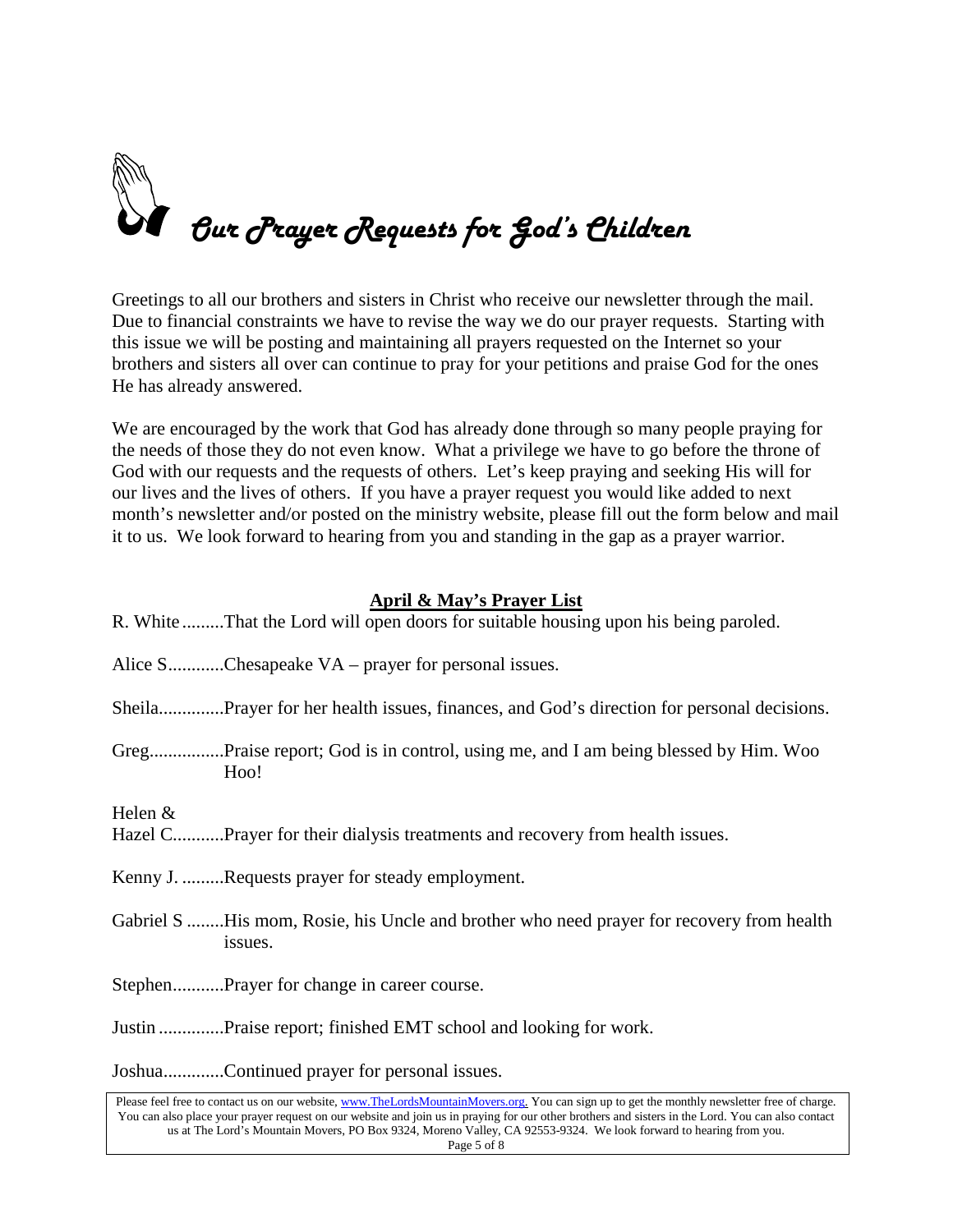The C.U.R.E...Prayer for God's guidance and provision.

Greg F .............Prayer for answered prayer in his period of fasting.

- J. Jackson .......Needs prayer for his court appeal and his family members. Also for F. Cruz that he will have God in his life.
- Benjamin........Guatemala, Praise report for Bibles that their church has received. Asking for prayer for his family, the church that they might finish the floor, the windows and doors.

Barbara M ......Pray for her marriage and family

Jamie P...........Favor with the Parole Board and upcoming hearing.

Linda D ..........Continued recovery from health issues

Rich H............Living situation and employment

Sandy (Bill A's

Sister).............Pray for her continued recovery from health issues

Vance V's

Sister ..............Pray for her health, just found a lump on her liver

Robert B.........Pray for God's direction and provision in his life.

Wes &

Ashley B.........Pray for the birth of a healthy baby boy.

George &

Amy................Lift them both up in prayer

Todd S............Prayer for his continued strength in putting his life in order.

TJ L................Pray for his health issues

Bob P…..........Needs prayer, was just diagnosed with stage two and four cancer in lymphatic system

Brian D...........Needs prayer for recovery from surgery

Joanne R.........Her and the rest of the family need your prayers as they continue to deal with the loss of a child to cancer.

Please feel free to contact us on our website, ww[w.TheLordsMountainMovers.o](http://www.thelordsmountainmovers.org/)rg. You can sign up to get the monthly newsletter free of charge. You can also place your prayer request on our website and join us in praying for our other brothers and sisters in the Lord. You can also contact us at The Lord's Mountain Movers, PO Box 9324, Moreno Valley, CA 92553-9324. We look forward to hearing from you. Page 6 of 8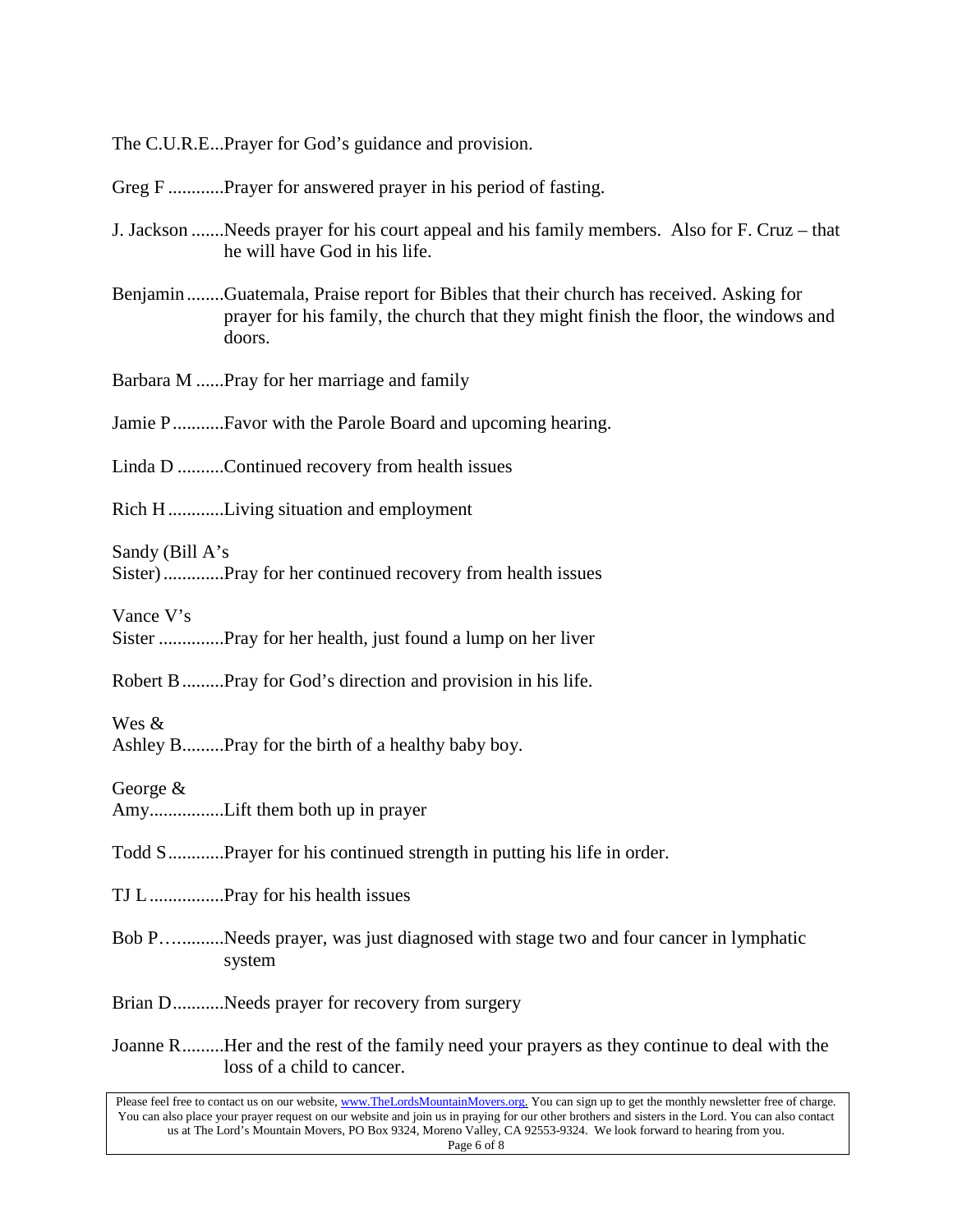Sue C..............Prayer for the elderly man she is taking care of and her own physical and financial issues.

Jose

- Rodriguez.......Pray for his ex-wife as she deals with an abusive relationship. Also prayer for his parents (dad's recovery from surgery and mom's health issues)
- Larry K...........Asks for prayer for Lisa and her daughter. They need your prayer for God in their lives and peace in their home. He also has a praise report that God is setting the church in order where he is at and that the spirit is moving in the hearts of fellow believers.

Sebastian M....Asks for your prayers for his two adult children who need the Lord in their lives.

Pray for ..........Family and friends of those who were killed or injured in the Nepal earthquake.

Pray for...........Christians who are facing the loss of their lives for their faith in Jesus Christ.

- Cliff S.............Prayer for his upcoming eye surgeries.
- Darrell R.........Prayer for his health and life issues.
- G. Gorton .......Prayer for housing and work upon his release.
- Pastor Gray.....Pray that the Lord will continue to guide and strengthen him as he brings the light of the gospel to those who are still trapped in darkness of sin and false gospels. Prayer for all those who are following inn his faithful footsteps.
- Thomas M......Pray for his upcoming review by the board and release back where he belongs. Also pray for his dear friend George that his health holds up.
- Sebastian M....Prayer for his continual growth in Christ. Prayer for his children's salvation and wellbeing.